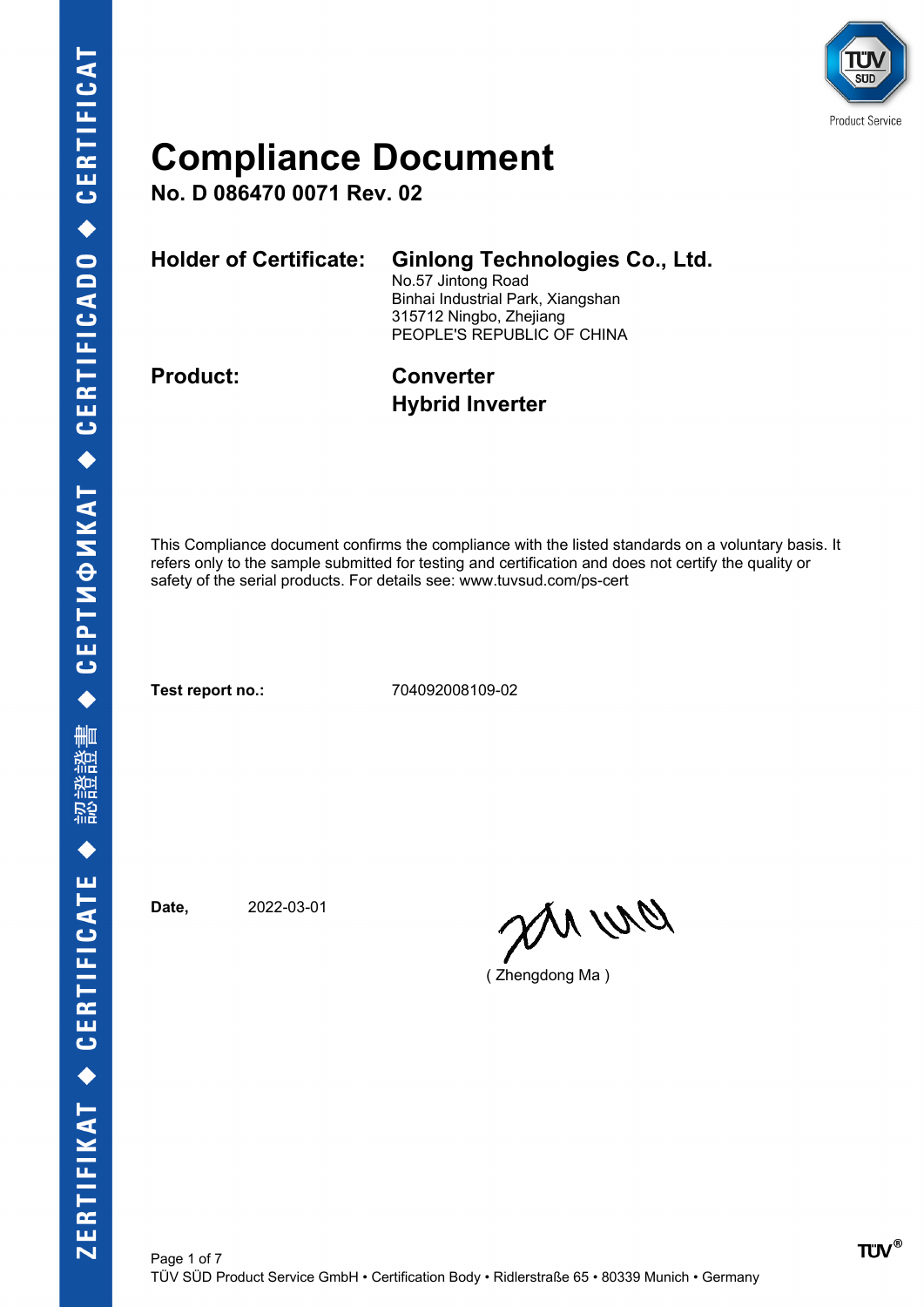

**No. D 086470 0071 Rev. 02**

**Model(s): RHI-3K-48ES, RHI-3.6K-48ES, RHI-4.6K-48ES, RHI-5K-48ES, RHI-3K-48ES-5G, RHI-3.6K-48ES-5G, RHI-4.6K-48ES-5G, RHI-5K-48ES-5G, S5-EH1P3K-L, S5-EH1P3.6K-L, S5-EH1P4.6K-L, S5-EH1P5K-L.**

**Parameters:** Please see page 3 to page 7

**Tested according to:** C10/11:2021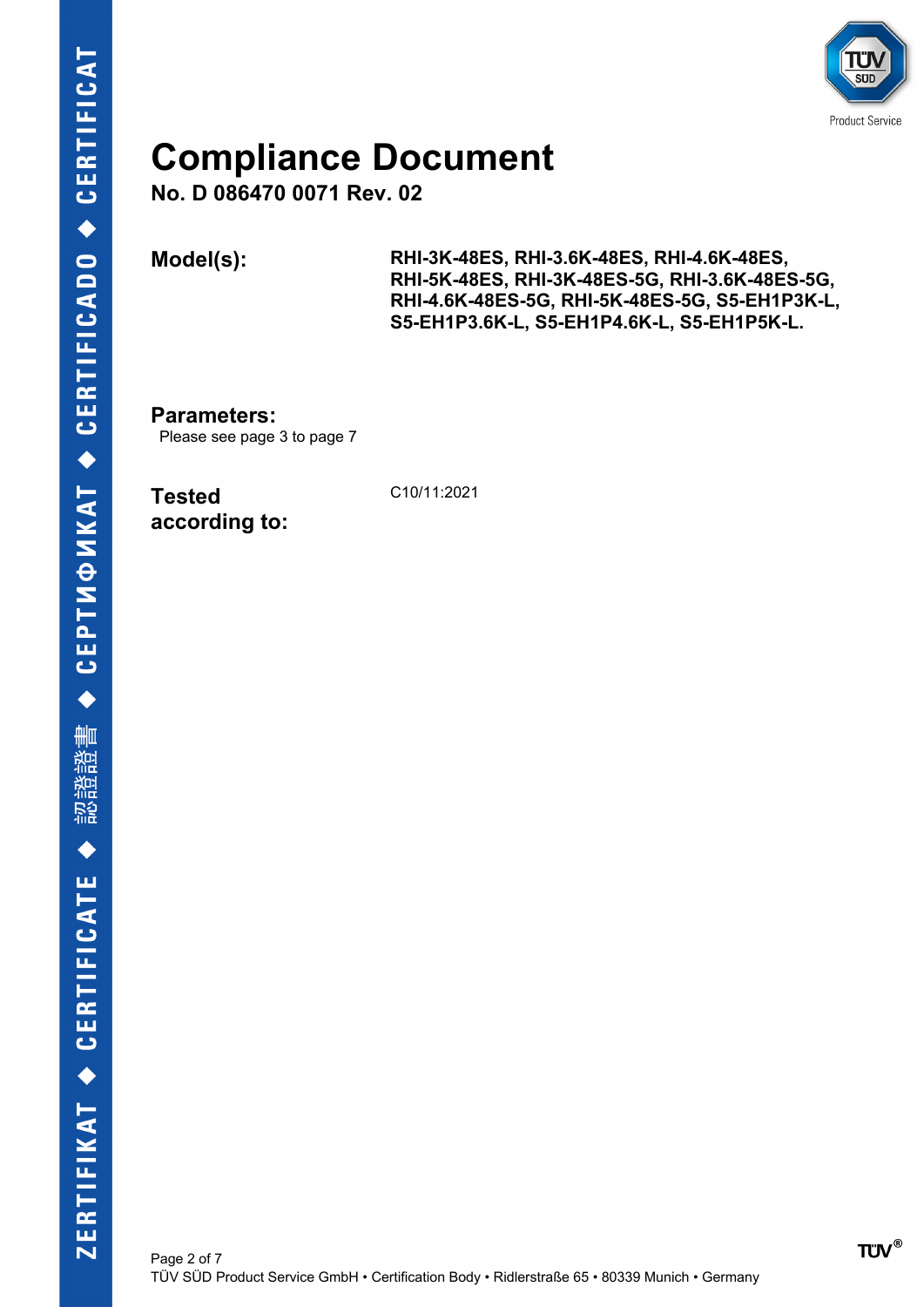

| Model name                        |                                 | RHI-3K-48ES RHI-3.6K-48ESRHI-4.6K-48ES RHI-5K-48ES |          |            |
|-----------------------------------|---------------------------------|----------------------------------------------------|----------|------------|
| PV input parameters:              |                                 |                                                    |          |            |
| Max. Input Voltage:               | 600 Vd.c.                       |                                                    |          |            |
| MPP Voltage Range:                |                                 | 90-520 Vd.c.                                       |          |            |
| Max. Input Current:               | $2 \times 11$ Ad.c.             |                                                    |          |            |
| lsc PV:                           | 2×17,2 Ad.c.                    |                                                    |          |            |
| Battery parameters:               |                                 |                                                    |          |            |
| Battery Type:                     | Li-Ion                          |                                                    |          |            |
| Battery Voltage Range:            |                                 | 42-58 Vd.c.                                        |          |            |
| Max. Charge Current:              |                                 | 62,5 Ad.c.                                         |          |            |
| Max. Discharge Current:           | 62,5 Ad.c.                      |                                                    |          |            |
| AC-Output (Back-up) parameters:   |                                 |                                                    |          |            |
| Rated Output Voltage:             |                                 | 230 Va.c.                                          |          |            |
| <b>Rated Output</b>               |                                 |                                                    |          |            |
| Frequency:                        | 50 Hz                           |                                                    |          |            |
| Rated Output Current:             | 13 Aa.c.                        |                                                    |          |            |
| Rated Output Power:               | 3000 W                          |                                                    |          |            |
| AC-Output (Grid Side) parameters: |                                 |                                                    |          |            |
| Rated Output Voltage:             | 230 Va.c.                       |                                                    |          |            |
| <b>Rated Output</b>               | 50 Hz                           |                                                    |          |            |
| Frequency:                        |                                 |                                                    |          |            |
| Rated Output Power:               | 3000 W                          | 3600 W                                             | 4600 W   | 5000 W     |
| Max. Apparent Output<br>Power:    | 3300VA                          | 4000VA                                             | 4600VA   | 5000VA     |
| Max. Output Current:              | 15,7 Aa.c.                      | 17,3 Aa.c.                                         | 23 Aa.c. | 23,9 Aa.c. |
|                                   |                                 |                                                    |          |            |
| Model name                        |                                 | RHI-3K-48ES RHI-3.6K-48ESRHI-4.6K-48ES RHI-5K-48ES |          |            |
| Power Factor(adj.):               | $0,8$ (lagging) $0,8$ (leading) |                                                    |          |            |

| iiviouei Hallie              | RNI-JN-40EJ_IRNI-J.UN-40EJIRNI-4.UN-40EJI_RNI-JN-40EJ |  |
|------------------------------|-------------------------------------------------------|--|
| Power Factor(adj.):          | $0,8$ (lagging) $0,8$ (leading)                       |  |
| AC input parameters:         |                                                       |  |
| Rated Voltage:               | 230 Va.c.                                             |  |
| Current (Maximum             |                                                       |  |
| Continuous):                 | 23,9 Aa.c.                                            |  |
| Rated Frequency:             | 50 Hz                                                 |  |
| Others:                      |                                                       |  |
| <b>Operating Temperature</b> | $-25$ °C $+60$ °C                                     |  |
| Range:                       |                                                       |  |
| Protective Class:            |                                                       |  |
| Ingress Protection:          | IP <sub>65</sub>                                      |  |
| Overvoltage Category:        | II(PV), III(MAINS)                                    |  |
| Inverter Topology:           | Non-isolated                                          |  |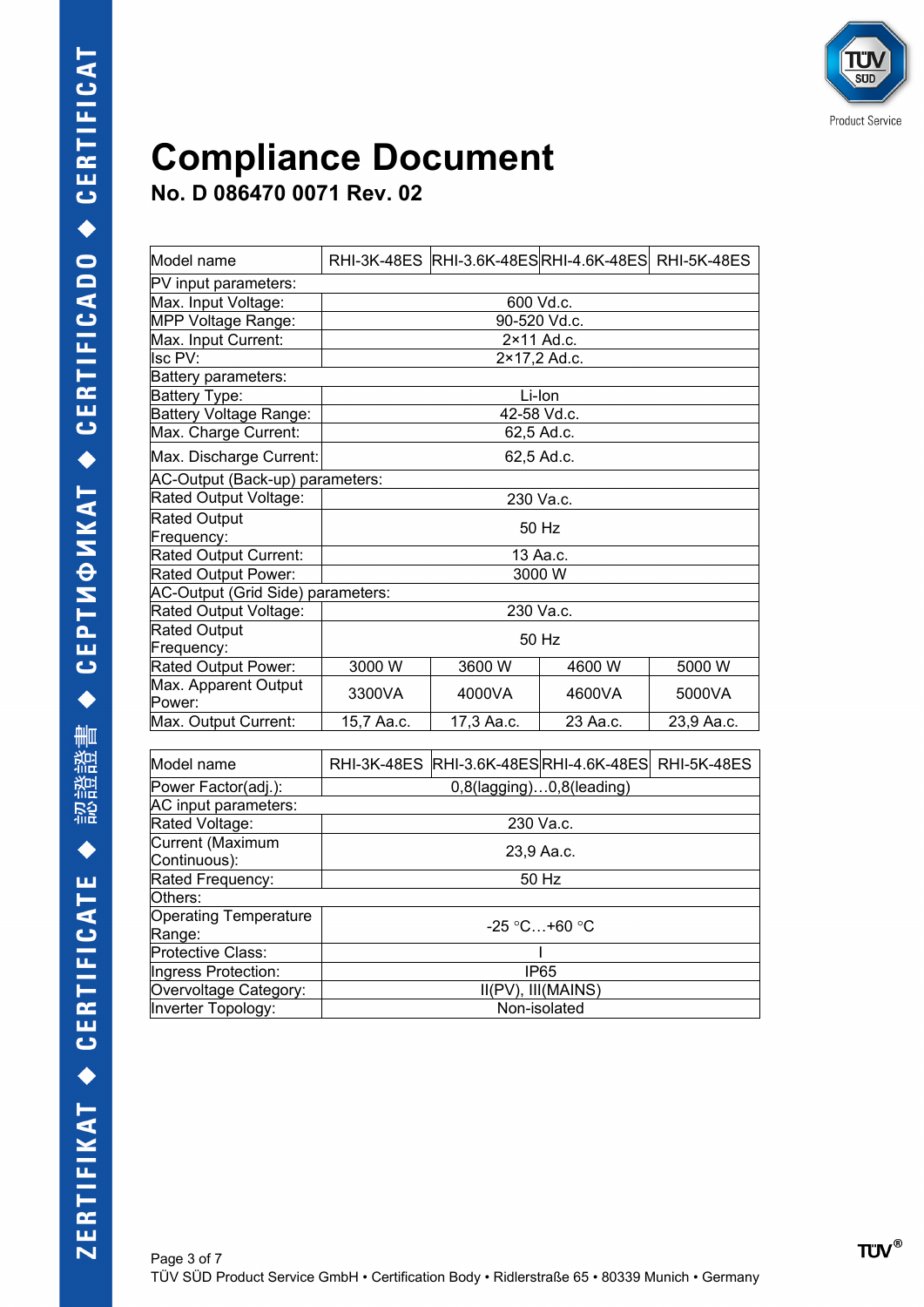

| Model name                         | RHI-3K-48ES-5G                     | RHI-3.6K-48ES-5G         | RHI-4.6K-48ES-5G |
|------------------------------------|------------------------------------|--------------------------|------------------|
| PV input parameters:               |                                    |                          |                  |
| Max. Input Voltage:                | 600 Vd.c.                          |                          |                  |
| MPP Voltage Range:                 |                                    | 90-520 Vd.c.             |                  |
| Max. Input Current:                |                                    | 2×11 Ad.c.               |                  |
| Isc PV:                            | 2×17,2 Ad.c.                       |                          |                  |
| Battery parameters:                |                                    |                          |                  |
| Battery Type:                      | Li-ion / Lead-acid                 |                          |                  |
| <b>Battery Voltage Range:</b>      |                                    | 42-58 Vd.c.              |                  |
| Max. Charge Current:               |                                    | 62,5 Ad.c.               | 100 Ad.c.        |
| Max. Discharge Current:            |                                    | 62,5 Ad.c.               | 100 Ad.c.        |
| AC-Output (Back-up) parameters:    |                                    |                          |                  |
| Rated Output Voltage:              |                                    | 230 Va.c.                |                  |
| Rated Output Frequency:            |                                    | 50 Hz                    |                  |
| Rated Output Current:              |                                    | 13 Aa.c.                 | 22 Aa.c.         |
| Rated Output Power:                | 3000W                              |                          | 5000 W           |
| AC-Output (Grid Side) parameters:  |                                    |                          |                  |
| Rated Output Voltage:              |                                    | 230 Va.c.                |                  |
| Rated Output Frequency:            | 50 Hz                              |                          |                  |
|                                    |                                    |                          |                  |
| Model name                         | <b>RHI-3K-48ES-5G</b>              | RHI-3.6K-48ES-5G         | RHI-4.6K-48ES-5G |
| Rated Output Power:                | 3000 W                             | 3600 W                   | 4600 W           |
| Max. Apparent Output               | 3300VA                             | 4000VA                   | 4600VA           |
| Power:                             |                                    |                          |                  |
| Max. Output Current:               | 15,7 Aa.c.                         | 17,3 Aa.c.               | 23 Aa.c.         |
| Power Factor(adj.):                |                                    | 0,8(lagging)0,8(leading) |                  |
| AC input parameters:               |                                    |                          |                  |
| Rated Voltage:<br>Current (Maximum | 230 Va.c.                          |                          |                  |
| Continuous):                       | 26,1 Aa.c.                         |                          |                  |
| Rated Frequency:                   | 50 Hz                              |                          |                  |
| Others:                            |                                    |                          |                  |
| <b>Operating Temperature</b>       |                                    |                          |                  |
| Range:                             | $-25 °C+60 °C$                     |                          |                  |
| Protective Class:                  |                                    |                          |                  |
| Ingress Protection:                | <b>IP65</b>                        |                          |                  |
| Overvoltage Category:              | $\overline{II(PV)}$ , $III(MAINS)$ |                          |                  |
| Inverter Topology:                 | Non-isolated                       |                          |                  |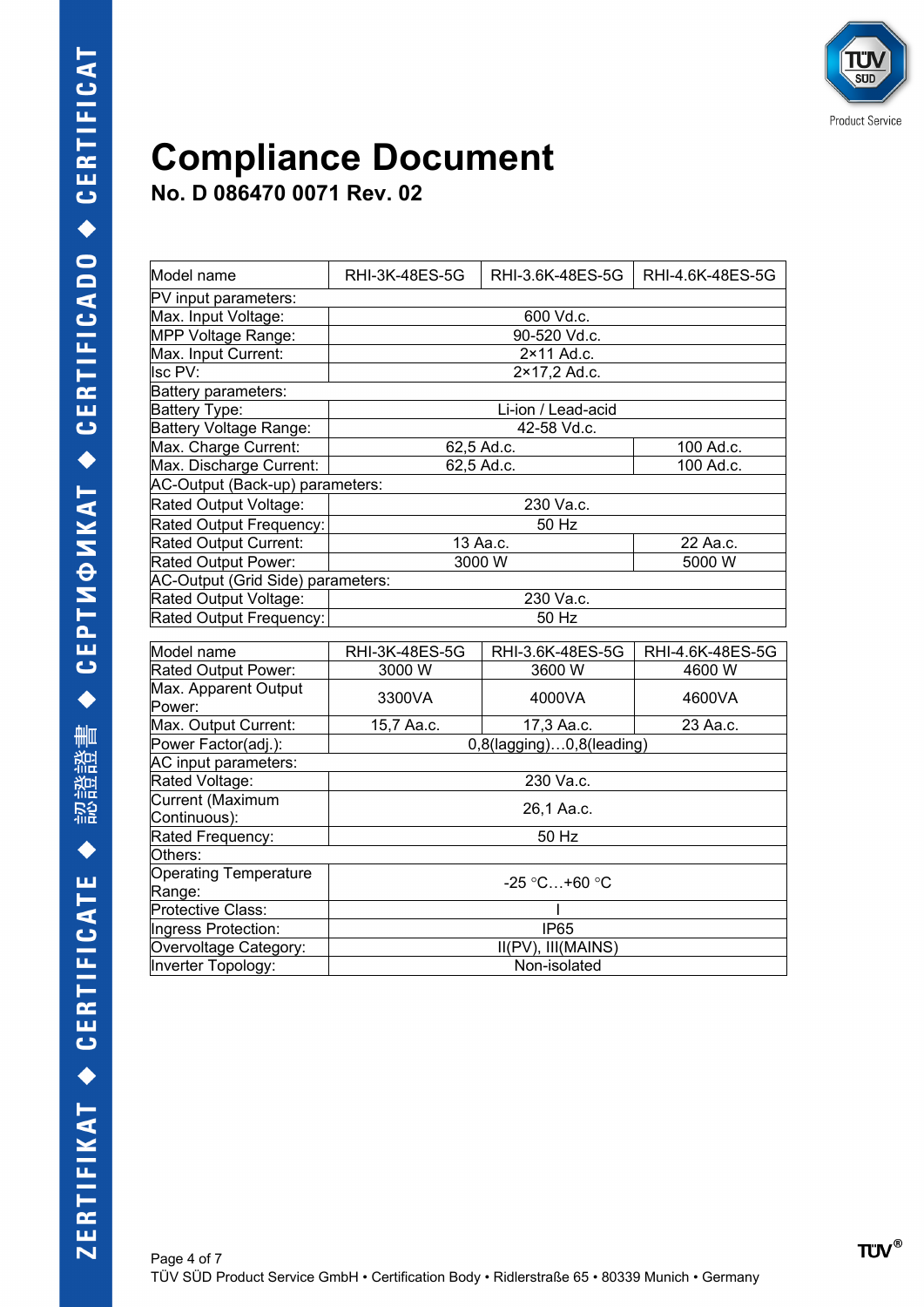

| Model name                                  | <b>RHI-5K-48ES-5G</b>    |  |
|---------------------------------------------|--------------------------|--|
| PV input parameters:                        |                          |  |
| Max. Input Voltage:                         | 600 Vd.c.                |  |
| MPP Voltage Range:                          | 90-520 Vd.c.             |  |
| Max. Input Current:                         | 2×11 Ad.c.               |  |
| Isc PV:                                     | 2×17,2 Ad.c.             |  |
| Battery parameters:                         |                          |  |
| <b>Battery Type:</b>                        | Li-ion / Lead-acid       |  |
| Battery Voltage Range:                      | 42-58 Vd.c.              |  |
| Max. Charge Current:                        | 100 Ad.c.                |  |
| Max. Discharge Current:                     | 100 Ad.c.                |  |
| AC-Output (Back-up) parameters:             |                          |  |
| Rated Output Voltage:                       | 230 Va.c.                |  |
| Rated Output Frequency:                     | 50 Hz                    |  |
| Rated Output Current:                       | 22 Aa.c.                 |  |
| Rated Output Power:                         | 5000 W                   |  |
| AC-Output (Grid Side) parameters:           |                          |  |
| Rated Output Voltage:                       | 230 Va.c.                |  |
| Rated Output Frequency:                     | 50 Hz                    |  |
|                                             |                          |  |
| Model name                                  | RHI-5K-48ES-5G<br>5000 W |  |
| Rated Output Power:<br>Max. Apparent Output |                          |  |
| Power:                                      | 5000VA                   |  |
| Max. Output Current:                        | 23,9 Aa.c.               |  |
| Power Factor(adj.):                         | 0,8(lagging)0,8(leading) |  |
| AC input parameters:                        |                          |  |
| Rated Voltage:                              | 230 Va.c.                |  |
| Current (Maximum                            |                          |  |
| Continuous):                                | 26,1 Aa.c.               |  |
| Rated Frequency:                            | 50 Hz                    |  |
| Others:                                     |                          |  |
| <b>Operating Temperature</b>                | $-25 °C+60 °C$           |  |
| Range:                                      |                          |  |
| Protective Class:                           |                          |  |
| Ingress Protection:                         | <b>IP65</b>              |  |
| Overvoltage Category:                       | II(PV), III(MAINS)       |  |
| Inverter Topology:                          | Non-isolated             |  |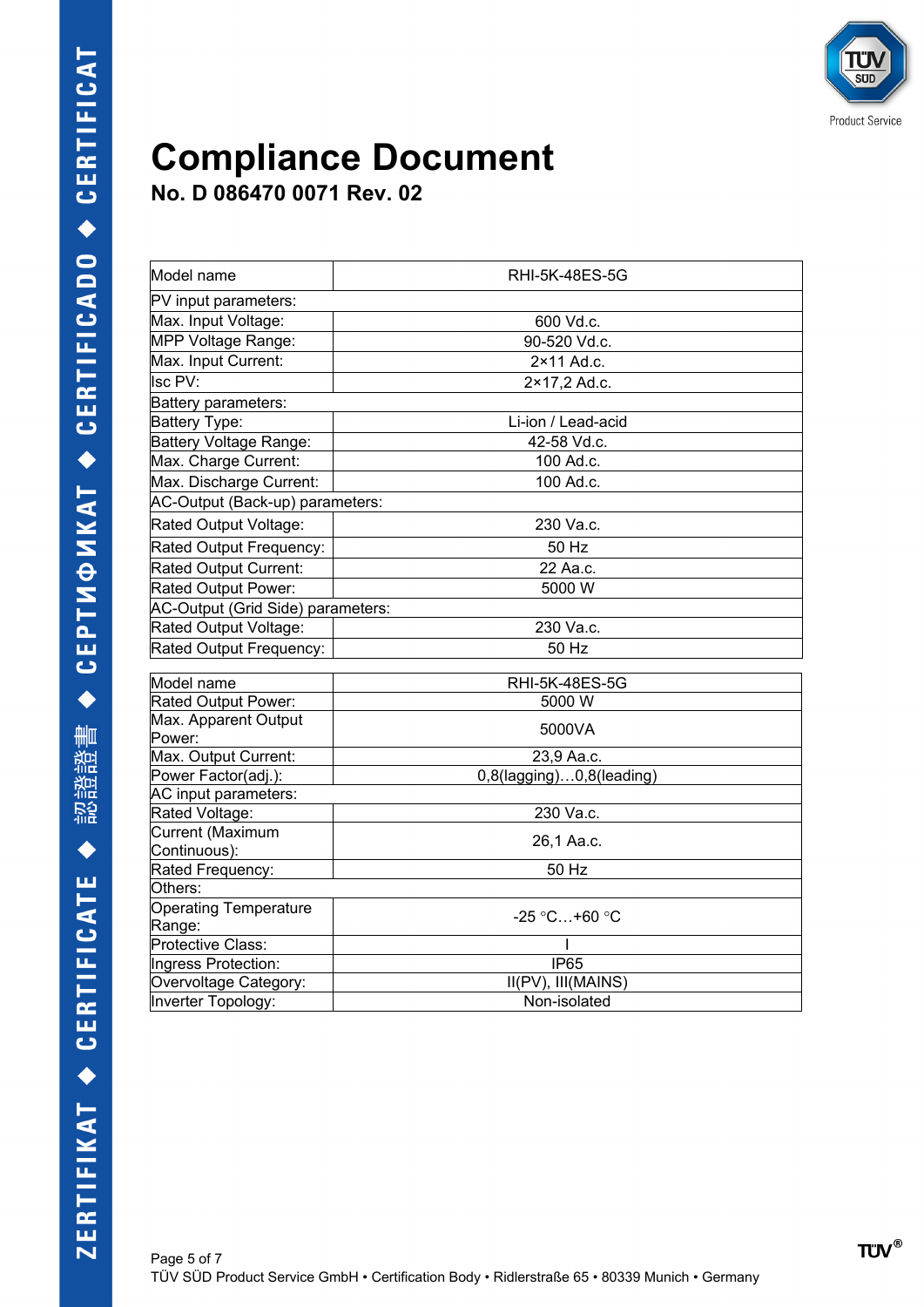

| Model name                        | S5-EH1P3K-L                     | S5-EH1P3.6K-L | S5-EH1P4.6K-L |  |
|-----------------------------------|---------------------------------|---------------|---------------|--|
| PV input parameters:              |                                 |               |               |  |
| Max. Input Voltage:               | 600 Vd.c.                       |               |               |  |
| MPP Voltage Range:                | 90-520 Vd.c.                    |               |               |  |
| Max. Input Current:               | 2×15 Ad.c.                      |               |               |  |
| Isc PV:                           | 2×22,5 Ad.c.                    |               |               |  |
| Battery parameters:               |                                 |               |               |  |
| Battery Type:                     | Li-ion / Lead-acid              |               |               |  |
| Battery Voltage Range:            |                                 | 42-58 Vd.c.   |               |  |
| Max. Charge Current:              | 62,5 Ad.c.                      |               | 100 Ad.c.     |  |
| Max. Discharge Current:           | 62,5 Ad.c.                      |               | 100 Ad.c.     |  |
| AC-Output (Back-up) parameters:   |                                 |               |               |  |
| Rated Output Voltage:             | 230 Va.c.                       |               |               |  |
| Rated Output Frequency:           | 50 Hz                           |               |               |  |
| Rated Output Current:             | 13,5 Aa.c.                      |               | 22 Aa.c.      |  |
| Rated Output Power:               | 3000 W                          |               | 5000 W        |  |
| AC-Output (Grid Side) parameters: |                                 |               |               |  |
| Rated Output Voltage:             | 230 Va.c.                       |               |               |  |
| Rated Output Frequency:           | 50 Hz                           |               |               |  |
| Model name                        | S5-EH1P3K-L                     | S5-EH1P3.6K-L | S5-EH1P4.6K-L |  |
|                                   |                                 |               |               |  |
| Rated Output Power:               | 3000 W                          | 3600 W        | 4600 W        |  |
| Max. Apparent Output<br>Power:    | 3300VA                          | 4000VA        | 4600VA        |  |
| Max. Output Current:              | 15 Aa.c.                        | 18,5 Aa.c.    | 21 Aa.c.      |  |
| Power Factor(adj.):               | $0,8$ (lagging) $0,8$ (leading) |               |               |  |
| AC input parameters:              |                                 |               |               |  |
| Rated Voltage:                    |                                 | 230 Va.c.     |               |  |
| Current (Maximum                  | 20,5 Aa.c.                      | 25 Aa.c.      | 31,5 Aa.c.    |  |
| Continuous):                      |                                 |               |               |  |
| Rated Frequency:<br>Others:       | 50 Hz                           |               |               |  |
| <b>Operating Temperature</b>      |                                 |               |               |  |
| Range:                            | $-25 °C+60 °C$                  |               |               |  |
| Protective Class:                 |                                 |               |               |  |
| Ingress Protection:               |                                 | <b>IP65</b>   |               |  |
| Overvoltage Category:             | II(PV), III(MAINS)              |               |               |  |
| <b>Inverter Topology:</b>         | Non-isolated                    |               |               |  |